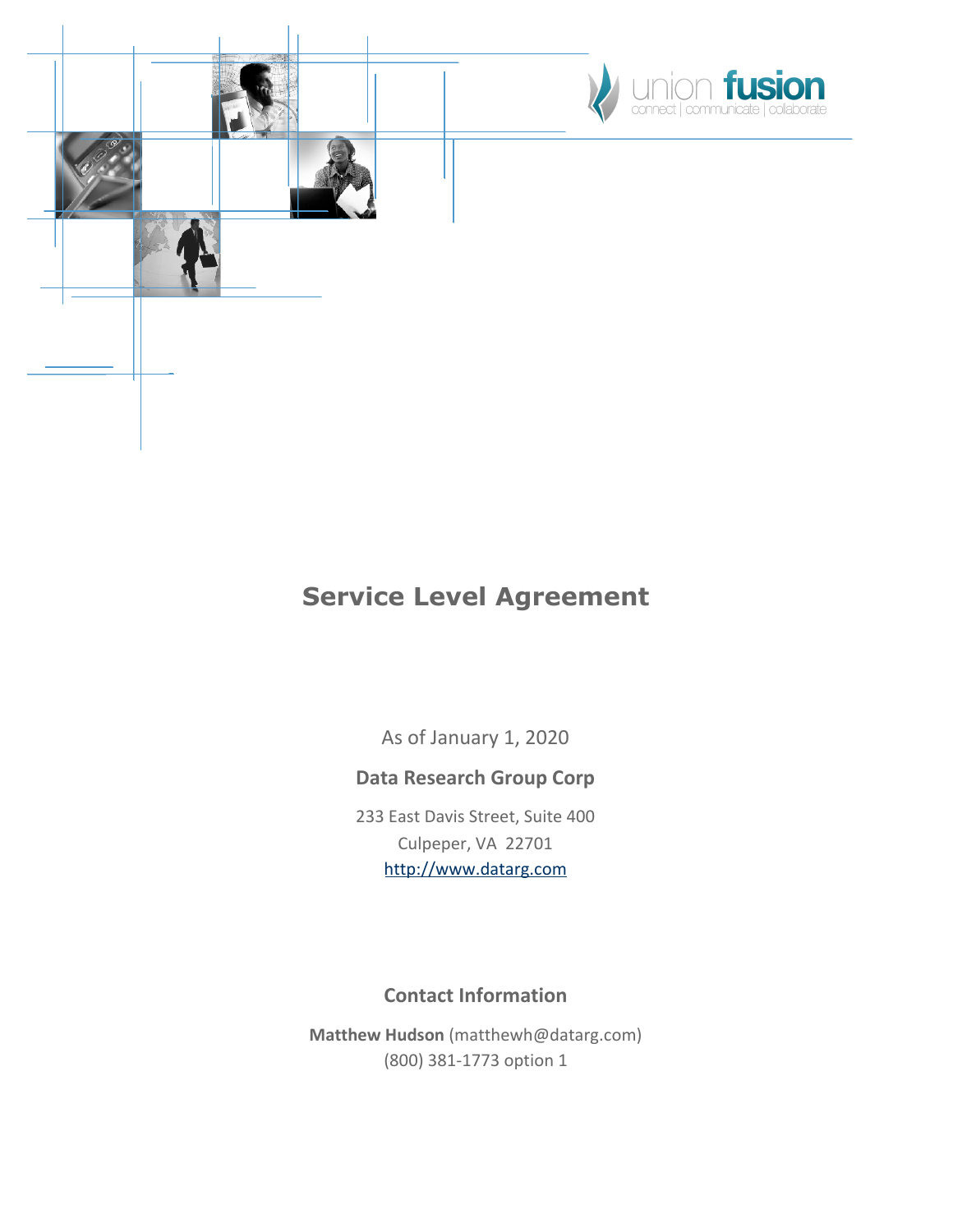# **Overview**

The following Service Level Agreement (SLA) outlines the list of services given in provision to the client. This Service Level Agreement includes data that shall not be disclosed outside of the client and its affiliates within its respective industry and organizational relationships. This information shall not be duplicated, used, or disclosed in whole or in part for any purpose without the consent of key management personnel at Data Research Group Corp.

**The agreement contains the following sections for review:**

- **1. SLA Provisions, Terms, and Conditions**
- **2. Payment Terms / Custom Request Work**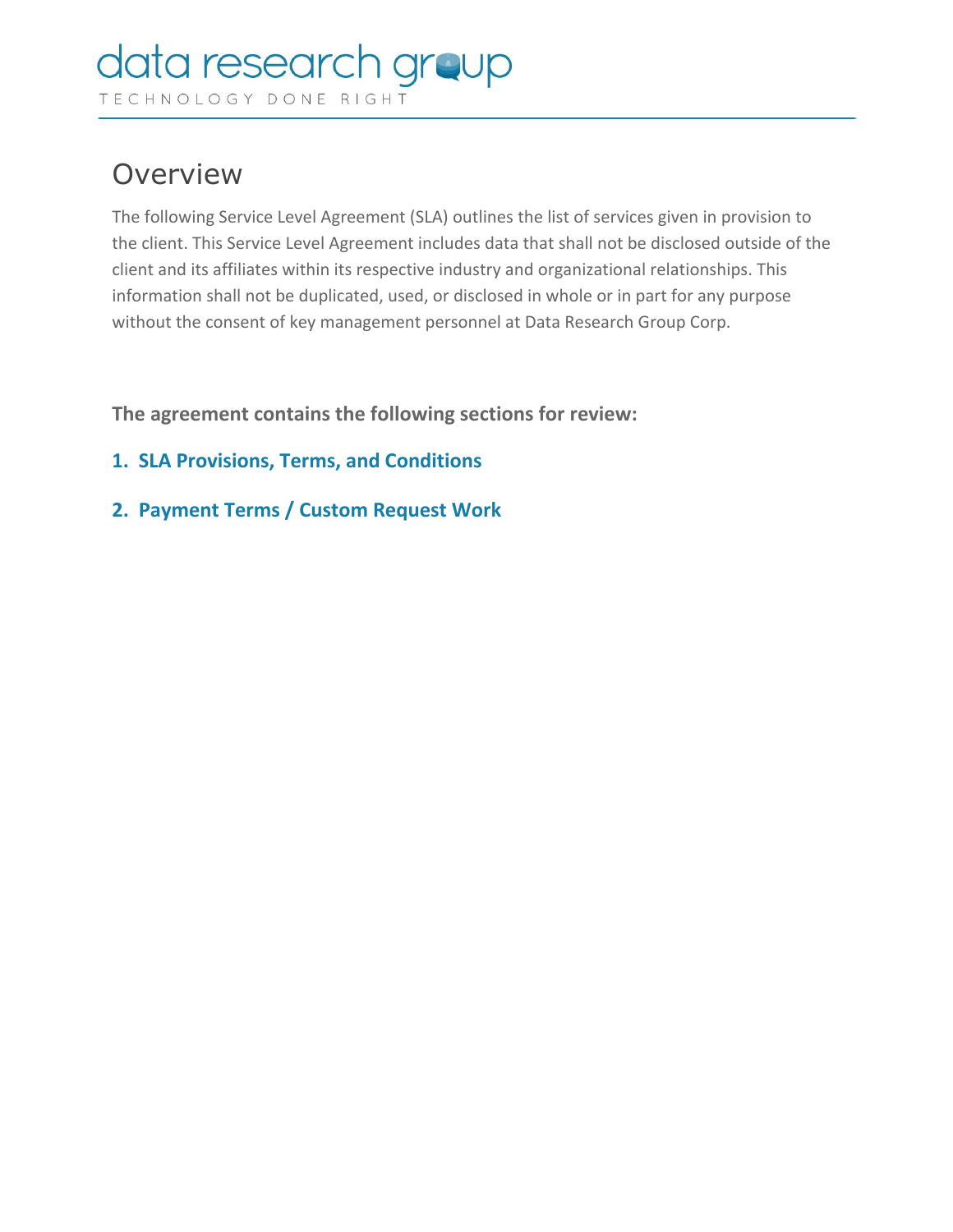### data research n areup

TECHNOLOGY DONE RIGHT

# Provisions, Terms, and Conditions

This service level agreement (SLA) describes the levels of service that the Client will receive from Data Research Group Corp (hereafter the 'Supplier' or 'DRG') in connection with the current Enterprise Solution, Union Fusion, that is in active use by the Client and currently hosted in space managed by Amazon Web Services (AWS). This SLA provides clarity to the provisions, terms and conditions provided by DRG in connection with Union Fusion and its related modules. This includes but is not limited to: Membership, Education, Events, Out-of-Work List, and Benefits Management.

#### Purpose

The Client depends on Union Fusion, maintained by DRG in their current hosting space for critical business processes occurring each day. This SLA sets clearly defined levels of availability and support under its agreement with the Client.

#### Services/Items Supported under this SLA

- Source Code branch and merge management. Ensure that all source branches are managed in accordance with current development iterations and hotfix priority as determined by DRG lead personnel.
- DRG will address all instance loads to ensure they are properly loading and rendering to their respective URL.
- Ensure that Union Fusion has any reported bugs or system logic errors corrected in a timely manner. These refer specifically to logic errors identified and associated within source code instance of the system. These do not refer to workflow or process changes that have been altered in request by the Client (new requirements).
- Environment management as it relates to Internet Information Server (IIS), source loads, and equipment inside AWS will remain the responsibility of DRG. All local hardware and Windows (or OS) related issues remain the responsibility of the Client.
- Union Fusion application or database specific problems causing locking with routine or regular operations.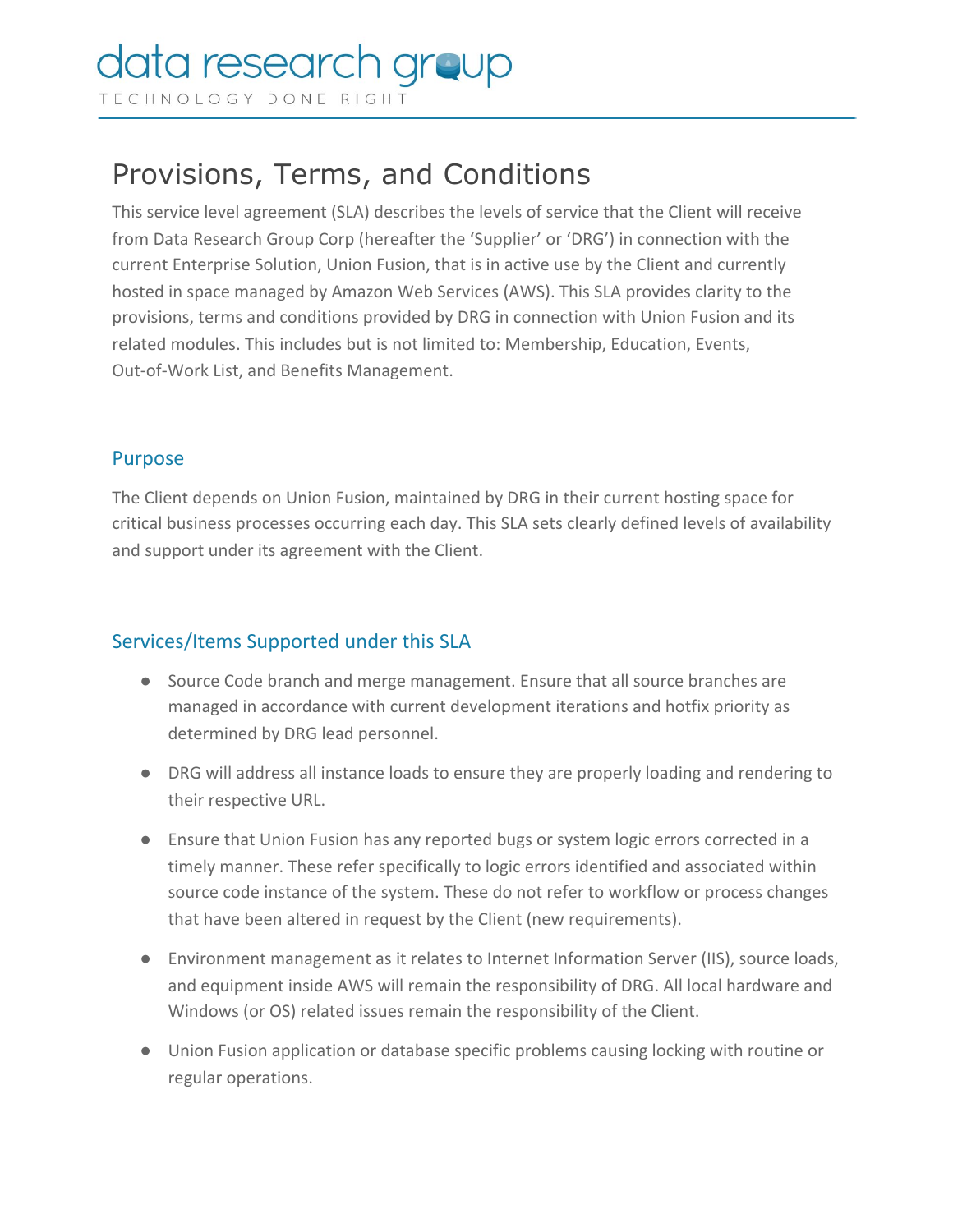# data research group

TECHNOLOGY DONE RIGHT

- Requested source loads to new servers or new locations for support and review purposes. Answering or addressing routine operations issues/questions by the Client's staff.
- Providing query support for new requests that come up based on operational activities. These requests must be related to operational activities and are limited to 15 minutes per request. Specific items requested in excess of this amount of time should be addressed through a formal change request with definition, requirements and a related estimate. For additional information regarding our estimating process for additional work, see details listed under content area labeled: Custom Requests. DRG will work with the Client to define the requirements under a firm fixed price request. An accepted estimate will be paid for as a distinct and unique service apart from the hosting agreement with the Client.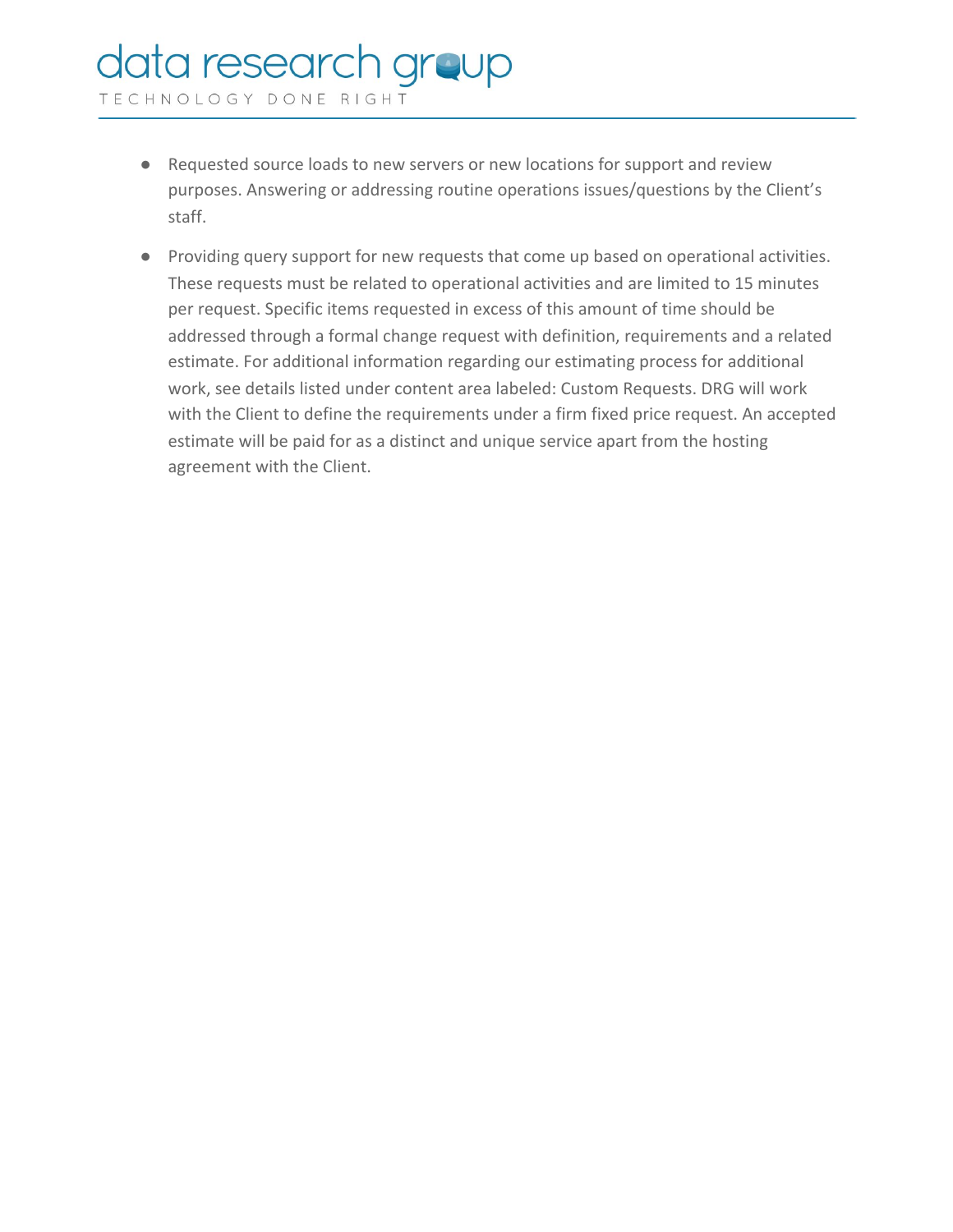## data research aroup

TECHNOLOGY DONE RIGHT

#### Terms/Conditions

This SLA does not apply in circumstances that could be reasonably said to be beyond the Supplier's control. For instance: floods, war, acts of God and so on.

This SLA also does not apply if the client is in breach of its contracts with the Supplier for any reason (e.g. late payment/fees).

The Supplier aims to be helpful, professional, and accommodating at all times, and will do its absolute best to assist the Client wherever.

#### Uptime Levels & Response

In order to enable the client to accomplish its mission and purposes, DRG will ensure that the uptime of the production instance is maintained at 99.9+%. This responsibility only extends to the software load and hosting environment. It does not extend to the integrity of the computer hardware or network within the Client's organization.

Uptime is measured to the nearest minute, based on the number of minutes in a given month (44,640 min in a 31-day month).

DRG will respond to production instance problems with services or site rendering within a 2-hour response time from the point of Client notification between normal business hours (9:00am – 5:00pm), Monday through Friday, excluding holidays. The response time on weekends and holidays will occur inside of 12 hours from the point of client notification.

The Supplier is deemed to have responded when it has replied to the Client's initial request in writing confirming the issue. This may be in the form of an email or telephone call, to acknowledge DRG's additional investigation, provide a solution, or request further information. Guaranteed response times only apply to reported items through our support forums in ZenDesk support or a direct call to our support team.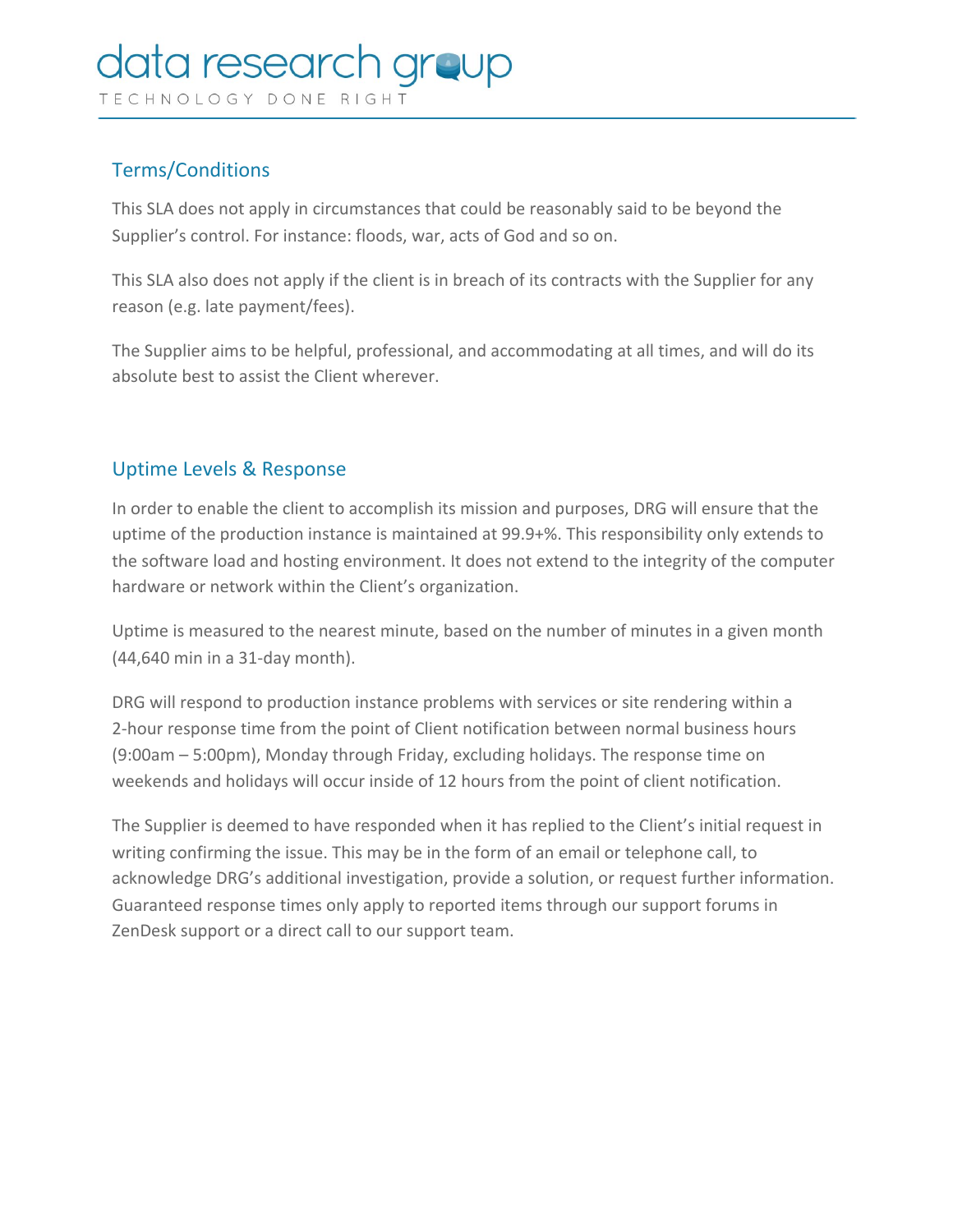## data research **aroup**

TECHNOLOGY DONE RIGHT

#### Resolution Times

The Supplier will always endeavor to resolve problems as swiftly as possible. It recognizes that the client's IT systems are key to its business and that any downtime can cost money.

The Supplier is unable to provide guaranteed resolution times. This is because the nature and causes of problems can vary enormously.

In all cases, the Supplier will make its best efforts to resolve problems as quickly as possible. It will also provide periodic progress reports through scheduled status meetings to update the client.

#### Right of Termination

DRG values the business of its clientele and believes that our product is better than all other competitors in the same market space. As such, DRG extends a simple month to month hosting contract to our customers. If you would like to separate from our platform, simply inform us in writing with 30 days advanced notice. Clients who have undergone the conversion process on the basis of a defined conversion date that is mutually agreed upon, will owe DRG for conversion costs.

#### Presumed Consent

By continuing quarterly payments as expressed herein, the Client agrees to continue to engage Data Research Group Corp as the selected vendor for hosting in Union Fusion. The Client gives consent to the recurring hosting costs, ECS costs, and the custom request charges outlined by the SLA herein as an accurate cost structure for billing against the continued hosting in our SaaS (Software as a Service) environment.